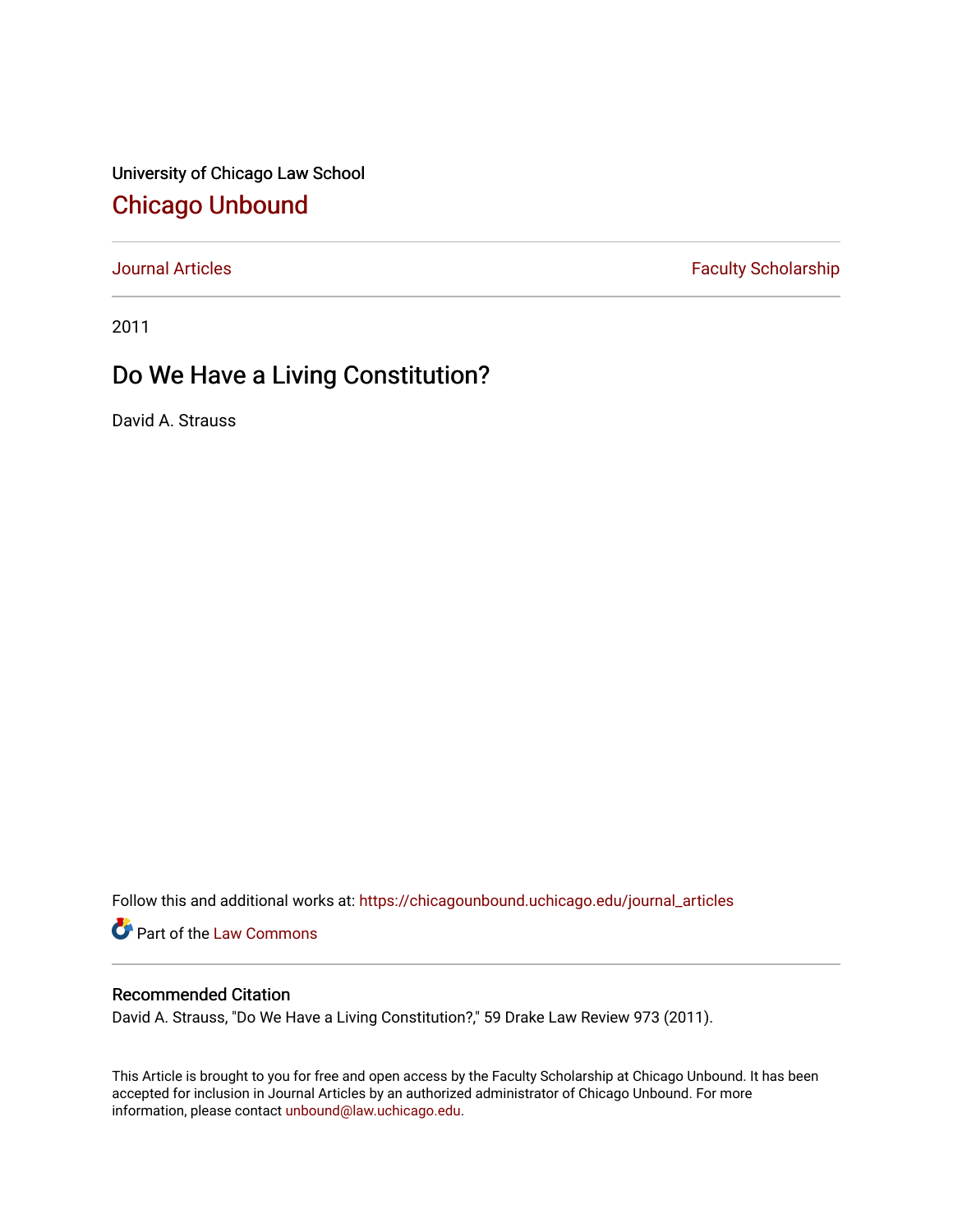## **DO** WE **HAVE A LIVING CONSTITUTION?**

## *David A. Strauss\**

One of the most fundamental facts about American constitutional law is that it changes. Some answers that would be marked correct in the constitutional law part of the bar exam in **1900** (if there were bar exams then), or **1930,** or **1950** would be marked incorrect today. Some arguments that would have been dismissed as frivolous in those years are uncontroversially correct today and vice versa: some claims that would have been immediately accepted in those years would not be offered **by** any serious lawyer today.

For example, in **1900,** Congress lacked the power to regulate relations between labor and management; in **1930,** the claim that Congress had such power would have been, at most, intensely controversial; today it is taken for granted that Congress has that power.<sup>1</sup> Even in 1950-and certainly before then-states could pass laws that forbade women from working in certain occupations; today those laws are paradigm examples of unconstitutionality.2 In **1900,** the power of states to enforce racial segregation in public schools was beyond serious dispute; today, of course, the unconstitutionality of that kind of segregation is one of the fixed points of constitutional law.3 In **1900** or **1930,** the idea the Constitution might

2. *Compare* Goesaert v. Cleary, **335 U.S.** 464, **466-67** (1948) (holding the Equal Protection Clause did not invalidate a state law prohibiting women working as bartenders), *with* United States v. Virginia, **518 U.S. 515,** 543-44, **556-58 (1996)** (discussing disapproval of past efforts to exclude women from law and medicine and holding the Virginia Military Institute's admission policy excluding women violated the Equal Protection Clause).

**3.** *Compare* Plessy v. Ferguson, **163 U.S. 537, 550-51 (1896)** ("[W]e cannot say that a law which authorizes or even requires the separation of the two races in

**973**

<sup>\*</sup> Gerald Ratner Distinguished Service Professor of Law, University of Chicago Law School; A.B., Harvard College, **1973;** B. Phil., Oxford, **1975; J.D.,** Harvard Law School, **1978.**

**<sup>1.</sup>** *Compare* United States v. **E.C.** Knight Co., **156 U.S. 1, 10-18 (1895)** (discussing Congress's commerce power and holding the Sherman Antitrust Act could not prevent "creation of a monopoly in the manufacture of a necessary of life"), *and* Carter v. Carter Coal Co., **298 U.S. 238, 309-10 (1936)** (noting Congress does not have the power to regulate employee wages and hours and holding Congress lacked power under the Commerce Clause to regulate coal), *with* NLRB v. Jones **&** Laughlin Steel Corp., **301 U.S. 1, 36-37 (1937)** (holding power to regulate commerce is "plenary" and Congress may regulate intrastate commercial activities "if they have such a close and substantial relation to interstate commerce that their control is essential or appropriate to protect that commerce from burdens and obstructions").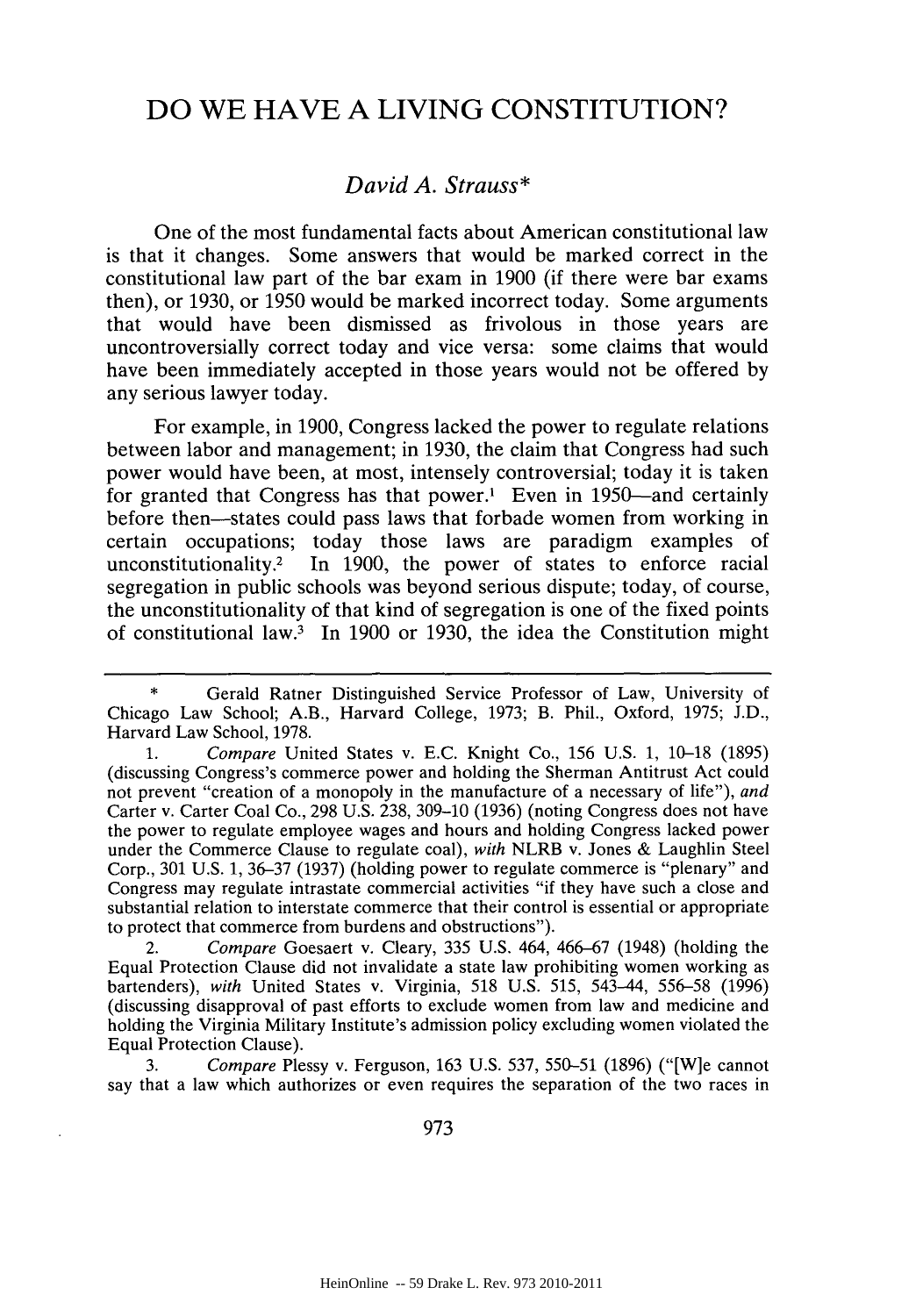require every member of a state's legislature to represent the same number of people—what we refer to today as "one person, one vote"—was unheard of; in the early 1960s, when that principle was established **by** the Supreme Court, it was intensely controversial; today, it is taken for granted as a core principle of American constitutional law.4

These changes, and many others like them, have at least two things in common. The first is that they concern important matters; they are not trivial or technical details. American constitutional law has changed not just in its periphery but in its core: the scope of federal power, the treatment of minorities and women, the composition of state governments, and other comparably important issues.<sup>5</sup> The second is that these changes in the law were not the result of formal amendments to the Constitution. No constitutional amendment authorized Congress to regulate labor relations; in fact, an amendment that would have authorized Congress to ban child labor was rejected.<sup>6</sup> There was a constitutional amendment about sex discrimination, but it guaranteed women only the right to vote.' The Supreme Court's decisions on school segregation relied on the Fifth and Fourteenth Amendments, which were adopted long before those decisions and were the governing texts during the period when segregation was not considered problematic.<sup>8</sup> No change in the text of the Constitution

*4. Compare* Baker v. Carr, **369 U.S. 186, 208-10 (1962)** (finding justiciable protection claim under the Fourteenth Amendment for malapportionment), *and* Reynolds v. Sims, **377 U.S. 533,** *565-66* (1964) ("Since the achieving of fair and effective representation for all citizens is concededly the basic aim of legislative apportionment, we conclude that the Equal Protection Clause guarantees the opportunity for equal participation **by** all voters in the election of state legislators."), *with* Colegrove v. Green, **328 U.S.** *549,* **552-56** (1946) (plurality opinion) (declining to intervene in case of claimed malapportionment because "the Constitution **...** precludes judicial correction").

*5. See, e.g.,* New York Times Co. v. Sullivan, **376 U.S.** 254, **279-83** (1964) (holding the First Amendment limits states' power to award damages for defamation to public officials).

*6. See* DAVID E. KYVIG, EXPLICIT AND AUTHENTIC AcTs: **AMENDING** THE **U.S. CONSTITUTION, 1776-1995,** at **257, 307-13 (1996).**

**7. U.S. CONST.** amend. XIX.

**8.** *See Brown,* 347 **U.S.** at **493-95** (holding the Fourteenth Amendment prohibited school segregation in the states); Bolling v. Sharpe, 347 **U.S.** 497, 499-500

public conveyances is unreasonable, or more obnoxious to the Fourteenth Amendment than the acts of congress requiring separate schools for colored children in the District of Columbia, the constitutionality of which does not seem to have been questioned, or the corresponding acts of state legislatures."), *overruled by* Brown v. Bd. of Educ., 347 **U.S.** 483 (1954), *with Brown,* 347 **U.S.** at *495* ("Separate educational facilities are inherently unequal.").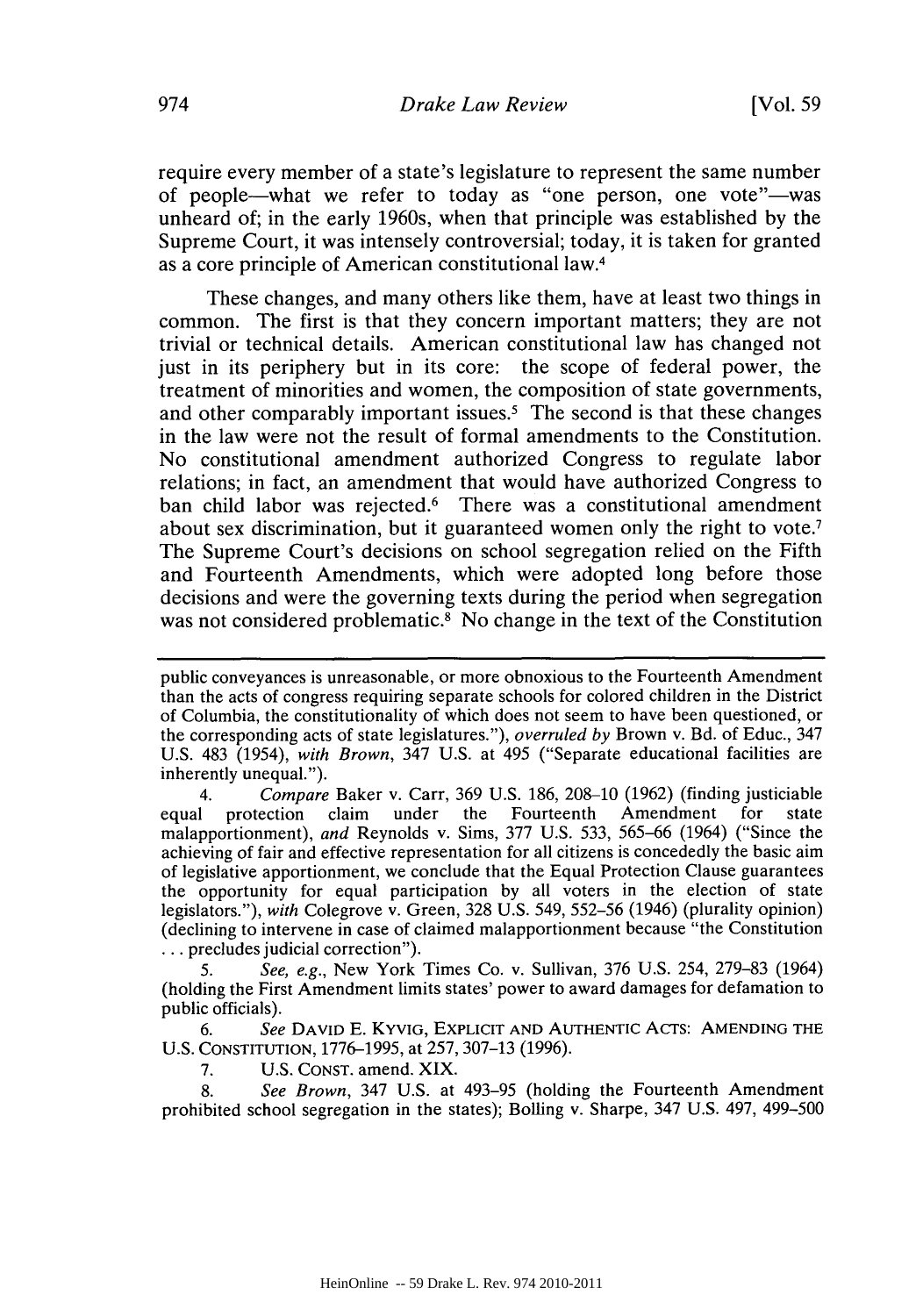explains the Court's decision to invalidate state districting practices that had been in effect since the early days of the Republic.<sup>9</sup>

If having a "living" Constitution means having a Constitution that changes over time in ways other than **by** formal amendment, then in a fundamental way there is only one plausible answer to that question. We can debate whether the changes **I** mentioned mean "the Constitution" has changed, or "constitutional law" has changed, or our "understanding" of the Constitution has changed. But that is mostly a debate about But that is mostly a debate about terminology; it is not clear that anything important or controversial turns on those different verbal formulations. What is clear is that even when the text does not change, answers to the question "what does the Constitution require" do change.

The real point of dispute about the nature of American constitutional law, **I** believe, concerns the question of what justifies such a change. We have to answer that question not just out of curiosity but because we have to know when changes in constitutional law will be appropriate in the future. On this question, there does seem to be genuine disagreement. One possible view, which **I** will call "originalism" (even though there are professed "originalists" who might not accept this view) is that changes in constitutional law can be justified only **by** some new discovery about what the relevant provision of the Constitution was taken to mean when it was adopted. On this view, the true requirements of the Constitution have never changed; we were just mistaken about what they were. And, crucially, we correct our mistakes **by** historical inquiry: **by** uncovering the original meaning of the provision in question.

There are several well-known problems with this account of constitutional change. Unearthing the original meanings of constitutional provisions will often be an impossible task, just as a matter of history: evidence of those meanings may be inconsistent, or it may simply not exist.'0 People might have disagreed about the meanings at the time the provision was adopted. Even if they agreed then, there can be serious questions about how to adapt or translate their understandings into today's world: can we really make confident claims about how the Constitution,

<sup>(1954) (</sup>holding the Fifth Amendment prohibited school segregation in the District of Columbia).

*<sup>9.</sup> See Brown,* 347 **U.S.** at **493-95;** *Bolling,* 347 **U.S.** at 499-500.

**<sup>10.</sup>** *See* **DAVID A. STRAUSS, THE LIVING CONSTITUTION 7-10** (2010) (describing problems that arise in attempting to unearth original meaning of constitutional text).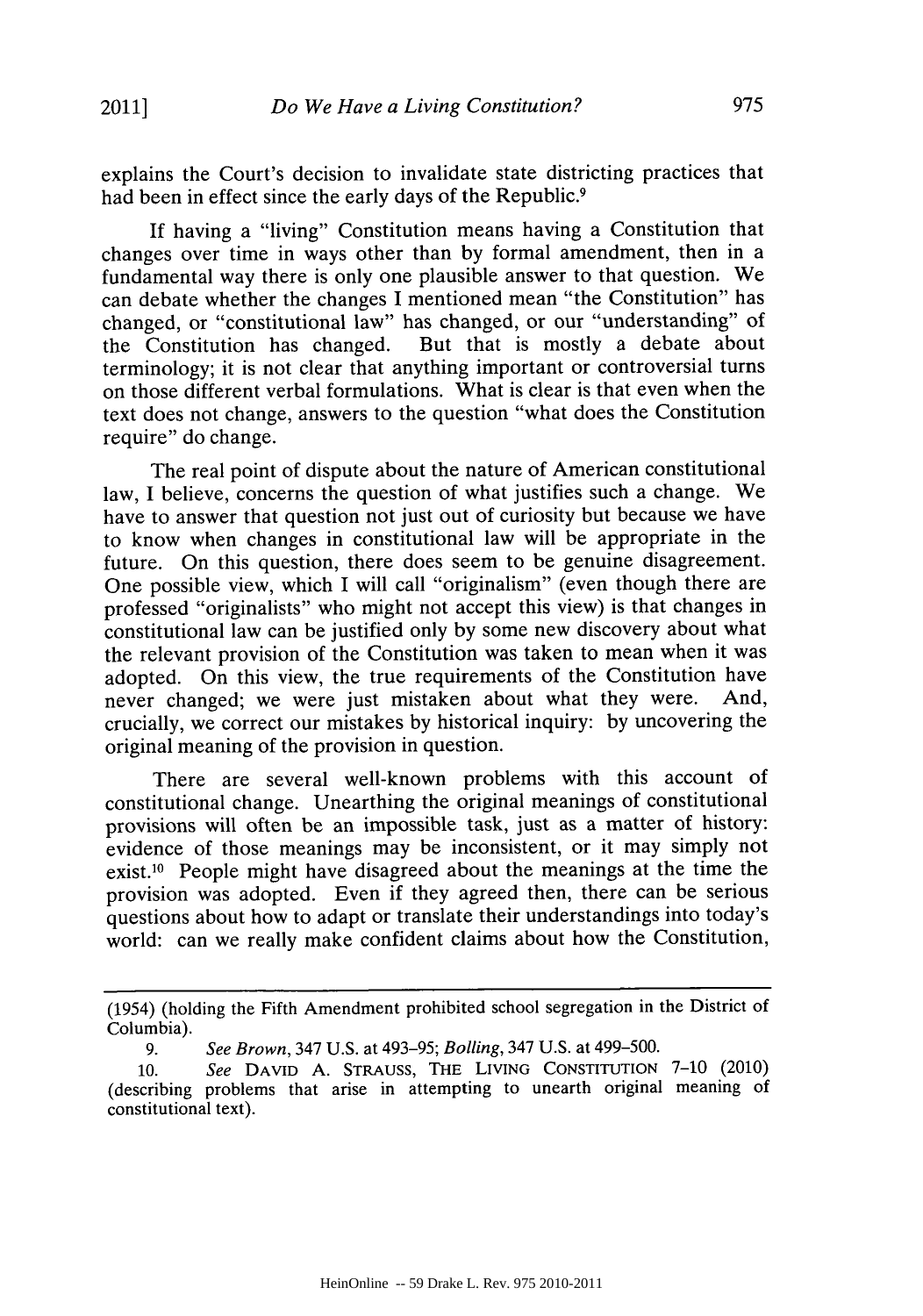interpreted according to its original understandings, applies to video games or the Internet?<sup>11</sup>

But for present purposes, the more important problem with the originalist account of constitutional change is that it cannot explain the changes that have happened. The Supreme Court's rulings on school segregation, sex discrimination, "one person, one vote," and many other subjects—rulings that are universally accepted today—simply cannot be reconciled with what the people who drafted, adopted, or ratified the relevant constitutional provisions believed those provisions accomplished.<sup>12</sup> Many originalists, to their credit, candidly admit as much.<sup>13</sup> But they do not really explain why they continue to adhere to a theory that provides such an inadequate explanation of a central feature of our constitutional system. Some originalists seem to want to quarantine the principles they cannot explain-to say, in effect, that while the prohibition against sex discrimination, the present-day extent of federal power, or the "one person, one vote" principle cannot be justified on originalist grounds, we should accept those doctrines just because they have become so wellestablished.<sup>14</sup> But this approach amounts to denying that these decisions--and their universal acceptance—can illustrate anything about how our system should work. How are we to know ahead of time when it is lawful to reach a result that is inconsistent with the original understandings? The judges who decided the cases on school segregation, sex discrimination, and the other issues could not have known that their rulings were destined for universal acceptance; even if they had, that alone would not have been a good reason for the decisions.

That leaves us with a puzzle: when are changes of this kind justified? The critics of the idea of a living constitution say that living constitutionalism is just a warrant for judges to do what they want." That

**<sup>11.</sup>** These objections have been made, in various forms, **by** many people. *See id.* at **18-23.**

<sup>12.</sup> *See id.* at **12-18** (discussing originalism's failure to account for accepted and essential constitutional changes).

**<sup>13.</sup>** *See, e.g.,* Michael W. McConnell, Book Review, *Active Liberty: A Progressive Alternative to Textualism and Originalism?,* **119 HARv.** L. REV. **2387,** 2417 **(2006).**

<sup>14.</sup> *See id.* ("[M]any decisions **...** have become part of the fabric of American life  $\dots$ .").

**<sup>15.</sup>** *See, e.g.,* William H. Rehnquist, *The Notion of a Living Constitution, 54* TEx. L. **REV. 693, 698 (1976)** ("Judges **.** . **.** are a small group of fortunately situated people with a roving commission to second-guess Congress, state legislatures, and state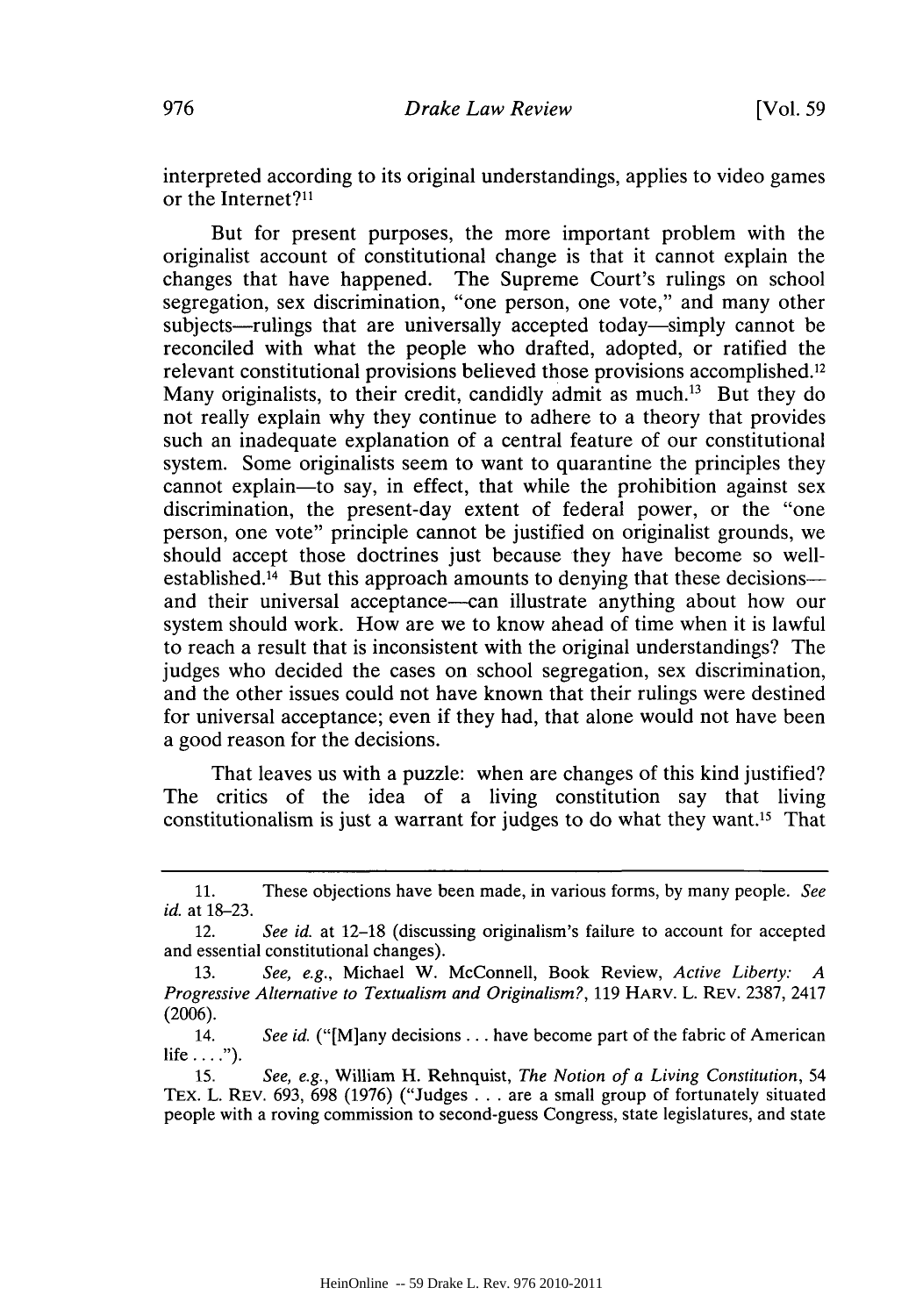criticism has to be taken seriously. But **I** believe there is an answer. The answer is the common law-a form of law that has been central to the American legal system from the start and to the English system for hundreds of years before that. The common law is a system that emphasizes precedent and tradition but that allows for innovation-in carefully circumscribed ways.16 Many of the central doctrines of the law of torts, contracts, and property are the product of common law reasoning; my claim is that many of the central doctrines of American constitutional law are the product of the same kind of reasoning.17 The living constitution of the United States is a common law constitution in the sense that the principal mechanism of change is the evolution of the law through the development of precedent. The answer to the critics who say living constitutionalism is just an excuse for judicial fiat or whim is that the common law has been restraining judges for centuries in areas like contracts and property.18

It is important to be clear on what the common law approach can and cannot provide. The common law is not an algorithm; it does not dictate results with mathematical certainty.<sup>19</sup> When the precedents are clearwhich is often true—the common law approach leaves no room for reasonable disagreement.<sup>20</sup> But in the exceptional cases, when the precedents do not dictate a result, the common law approach does leave some room for judgment. That approach is best seen as resting on a set of attitudes: attitudes of humility, distrust of abstractions, and a willingness to accept arrangements that seem to have worked tolerably well for a long period of time.<sup>21</sup> Crucially, the common law approach recognizes that considerations of fairness and good policy are a legitimate part of making a decision about what the law **is.22** When the precedents do not dictate a result, the result can be shaped partly—but only partly—by those kinds of

**19.** *See id.* at 40-42.

20. *See id.* at **39** ("[M]ost potential cases do not even get to court, because the law is so clear **... ).**

21. *See id.* at 40-42.

22. *See, e.g., id.* at **80-85** (discussing the policy considerations embedded in Justice Cardozo's opinion in *MacPherson v. Buick Motor Co., 111* **N.E. 1050** (N.Y. **1916)).**

and federal administrative officers. **.. .**

**<sup>16.</sup>** *See, e.g., STRAUSS, supra* note **10,** at **62-76** (discussing common law development of the American doctrine of free expression).

**<sup>17.</sup>** *See id.* at 33-49.

**<sup>18.</sup>** *See id.*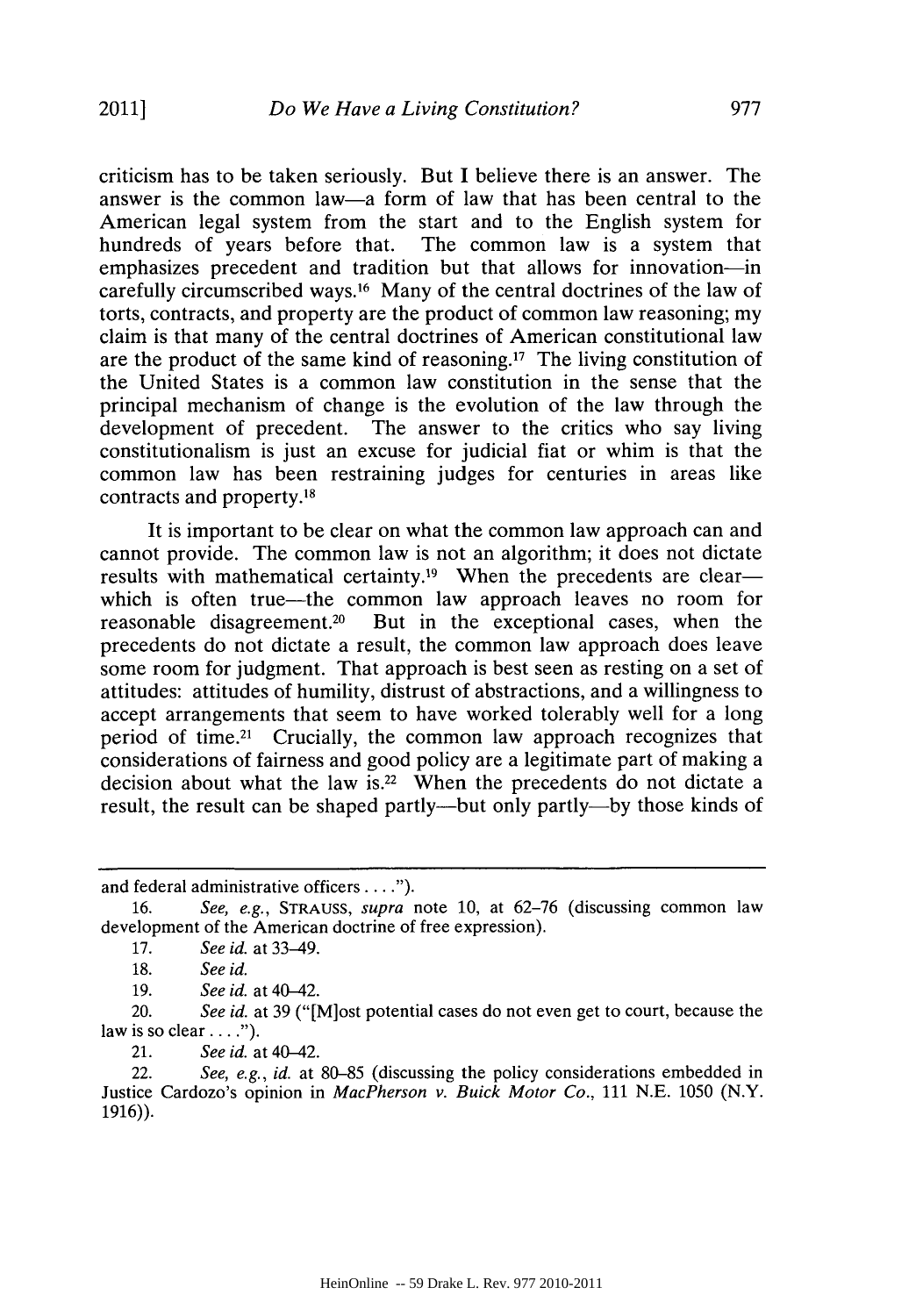considerations. <sup>23</sup>

The most famous Supreme Court decision of the twentieth century, *Brown v. Board of Education,* is an example of the common law approach in action and of why that approach is superior to originalism.<sup>24</sup> Brown relied on the Equal Protection Clause of the Fourteenth Amendment to strike down racial segregation in public schools.<sup>25</sup> It is widely accepted that when the Fourteenth Amendment was adopted, it was not thought to outlaw racial segregation in public schools.<sup>26</sup> The amendment was understood to require a kind of racial equality, but segregation was not seen as inconsistent with equality, at least in public education-hence the notorious doctrine of "separate but equal."27

The question is how *Brown*—now universally accepted—can possibly be a legitimate decision when it rejected an understanding of the Fourteenth Amendment that was held when that amendment was adopted.28 The common law approach gives us an answer.29 That might seem surprising, because *Brown* is thought of as a decision that overturned a precedent-Plessy *v. Ferguson,* the decision identified with "separate but equal."<sup>30</sup> But the best justification of *Brown* is that it followed from a line of precedents that had steadily eroded "separate but equal"; *Brown* was just the last step in a progression.<sup>31</sup> This is how the common law works.<sup>32</sup>

**26.** *See, e.g.,* Alexander M. Bickel, *The Original Understanding and the Segregation Decision,* **69** HARV. L. REV. **1, 58 (1955)** ("[S]ection **I** of the fourteenth amendment **. ..** as originally understood, was meant to apply neither to jury service, nor suffrage, nor antimiscegenation statutes, nor segregation.").

**27.** *See generally* Plessy v. Ferguson, **163 U.S. 537 (1896)** (affirming the constitutionality of the "separate but equal" doctrine), *overruled by Brown,* 347 **U.S.** 483.

**28.** *Compare Bickel, supra* note **25,** at **58** (concluding the Fourteenth Amendment was not originally understood to apply to segregation), *with Brown,* 347 **U.S.** at 495 (holding racial segregation in schools violated the Fourteenth Amendment's Equal Protection Clause).

**29.** *See* Louis Michael Seidman, Brown *and* Miranda, **80 CALIF.** L. **REV. 673, <sup>708</sup>**(1992) ("Given what came before, the real question is why *Brown* needed to be decided at all." (citing *Brown,* 347 **U.S.** 483)).

**30.** *Plessy,* **163 U.S. 537.** Technically, *Brown,* a decision about public schools, did not overrule *Plessy,* a decision about public transportation. But for all practical purposes *Brown* marked the end of the *Plessy era.*

**31.** *See Seidman, supra* note **29,** at **707-08** (citations omitted) (summarizing

**<sup>23.</sup>** *See id.* at 40-42 (discussing how attitudes shape common law when precedent does not govern).

<sup>24.</sup> *See* Brown v. Bd. of Educ., 347 **U.S.** 483 (1954).

**<sup>25.</sup>** *Id.* at 495.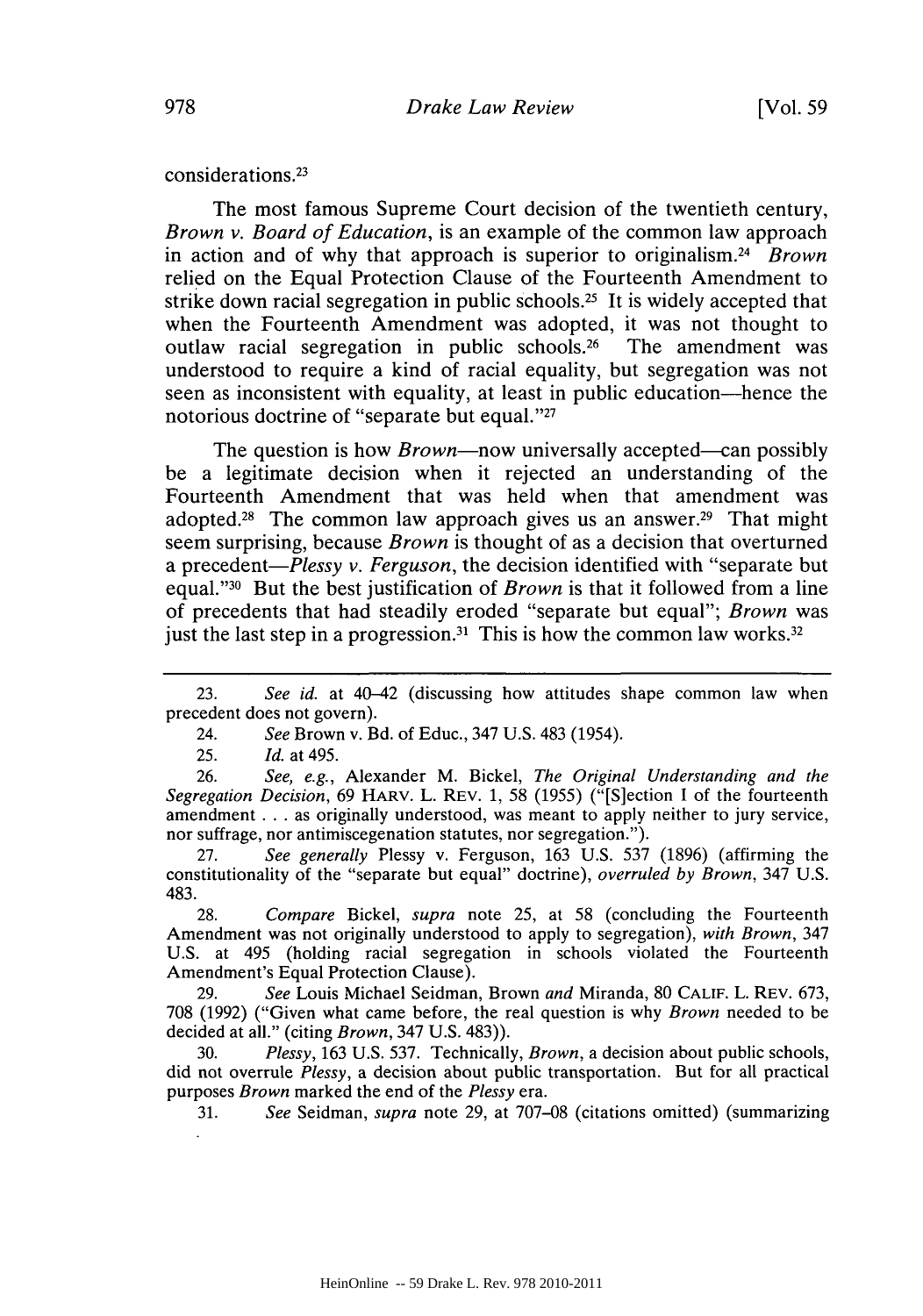*Plessy,* decided in **1896,** upheld a state law requiring railroads to provide "'equal but separate accommodations for the white[] and colored races **. . . .""I** In the three decades following *Plessy,* the Court applied the "separate but equal" principle in two cases involving education without reconsidering its validity.34 But at the same time, the Court began to sow some of the seeds of the common law development that eventually did away with "separate but equal."

*McCabe v. Atchinson, Topeka, & Santa Fe Railway Co.* was a challenge to an Oklahoma law requiring "separate but equal" railroad facilities.35 This law permitted a railroad to have sleeping, dining, and chair cars for whites even if it did not have similar cars for blacks.36 The State argued that the law made sense because there was not enough demand from blacks for these kinds of cars.<sup>37</sup> The Court rejected that argument:<sup>38</sup>

It is the individual who is entitled to the equal protection of the laws, and if he is denied **. . .** a facility or convenience in the course of his journey which under substantially the same circumstances, is furnished to another traveler, he may properly complain that his constitutional privilege has been invaded.<sup>39</sup>

But this explanation **by** the Court did not really answer the State's argument. **If** there were limited demand for certain kinds of passenger cars on a particular route, or on particular days of the year, and the railroad shifted the cars to other routes or other days to satisfy the greater demand, no one would think that the railroad had denied anyone equal treatment in any culpable sense. The only way to explain the decision in *McCabe* is to suppose that the Supreme Court understood that the different treatment of African-Americans presented special issues: that differences that would be unobjectionable or even benign in a nonracial context become

**36.** *Id.* at **161.**

the decisions eroding the "separate but equal" doctrine).

**<sup>32.</sup>** *See STRAUSS, supra note* **10,** at **85-92;** David **A.** Strauss, *The Common Law Genius of the Warren Court,* 49 WM. *&* MARY L. REV. 845, **862-68 (2007).**

**<sup>33.</sup>** *Plessy,* **163 U.S.** at 540 (citation omitted).

<sup>34.</sup> *See* Gong Lum v. Rice, **275 U.S. 78, 86-87 (1927);** Cumming v. Cnty. Bd. of Educ., **175 U.S. 528, 545 (1899).**

**<sup>35.</sup>** McCabe v. Atchison, Topeka, **&** Santa Fe Ry. Co., **235 U.S. 151, 158-59** (1914).

**<sup>37.</sup>** *See id.*

**<sup>38.</sup>** *Id.* at **161-62.**

**<sup>39.</sup>** *Id.*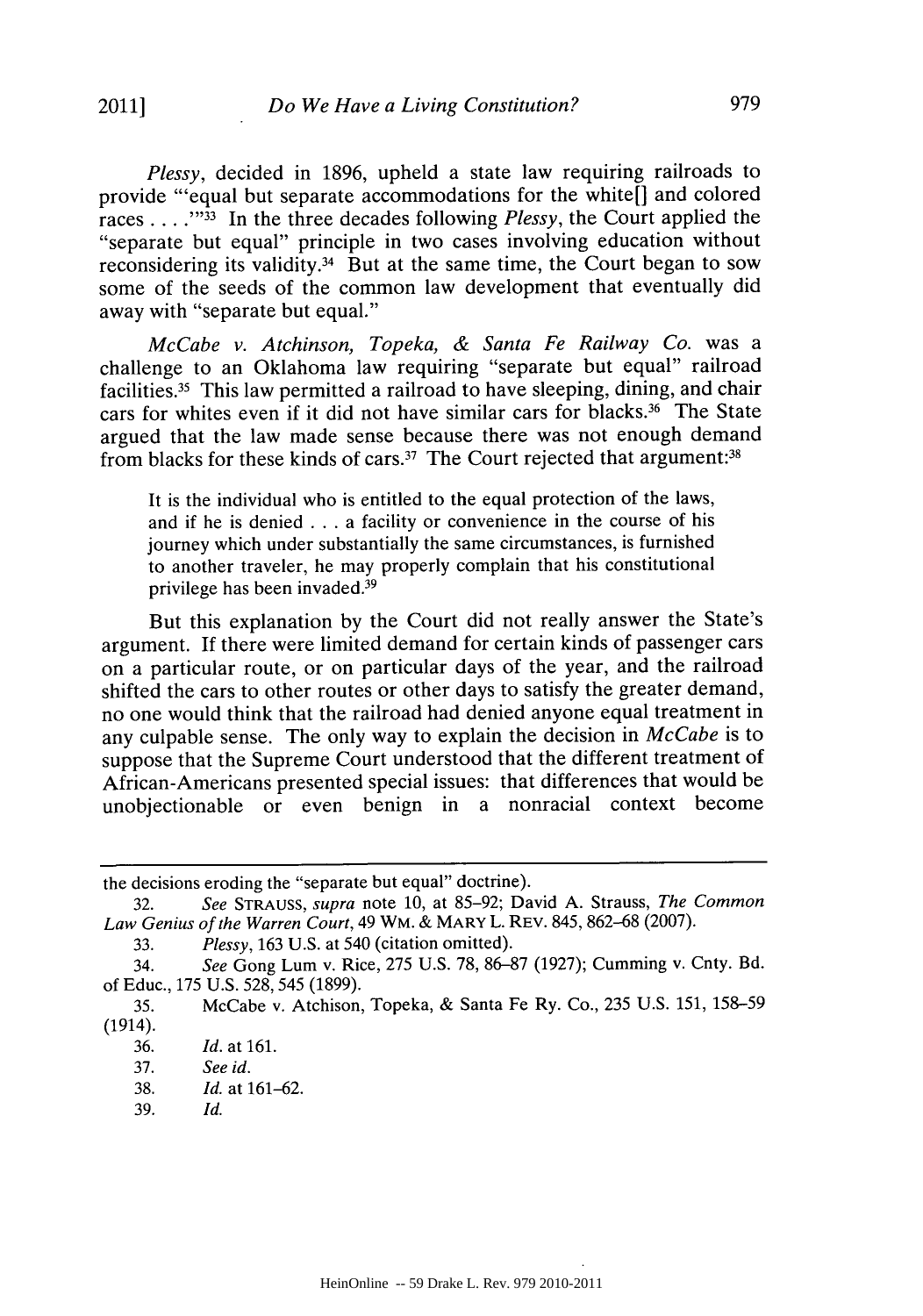objectionable when racial equality is at stake. $40$  This is a glimmering recognition that "separate but equal" might be very hard to maintain, even in principle-a recognition that ultimately was at the heart of the decision in *Brown.*

Three years later, in *Buchanan v. Warley,* the Court invalidated a statute that forbade whites from living in a block where a majority of the homes were occupied **by** blacks and vice versa.4 1 The suit was brought **by** a white seller seeking specific performance of a contract to sell to a black person. 42 The Court's reasoning emphasized the seller's right to dispose of his property as he saw fit, rather than any right to be free from racial discrimination.<sup>43</sup> But the State had defended the law as a permissible regulation of property.44 That defense made the tension with *Plessy* apparent: if "separate but equal" is a reasonable form of regulation of one kind of economic transaction—the purchase of a railroad ticket—why is the checkerboard law, arguably a version of "separate but equal," not a reasonable regulation of real property?

Twenty years later, after the NAACP's legal campaign against Jim Crow laws had begun, those seeds sown in *McCabe and Buchanan bore* fruit. In *Missouri ex rel. Gaines v. Canada,* an African-American student was denied admission to the all-white University of Missouri Law School.<sup>45</sup> Missouri operated an all-black state university, Lincoln University, that did not have a law school.46 Instead, Missouri gave black law school applicants what was, in effect, a voucher: state law authorized state officials to arrange for blacks to attend law school in neighboring states and to pay their tuition.<sup>47</sup>

The Court ruled that this scheme did not satisfy "separate but equal."<sup>48</sup> The Court refused to address arguments that out-of-state The Court refused to address arguments that out-of-state opportunities for the student were equal to those in Missouri.49 "The basic consideration is not as to what sort of opportunities other States provide,

- 45. Missouri *ex rel.* Gaines v. Canada, *305* **U.S. 337,** 342 **(1938).**
- 46. *Id. at* 342.
- 47. *Id. at* 342-43.
- 48. *See id. at* 349-52.
- 49. *Id. at* 349.

<sup>40.</sup> *See id.*

<sup>41.</sup> Buchanan v. Warley, 245 **U.S. 60, 81-82 (1917).**

<sup>42.</sup> *Id. at* **69-70.**

<sup>43.</sup> *Id. at* **80-82.**

*<sup>44.</sup> Id. at* **73-74.**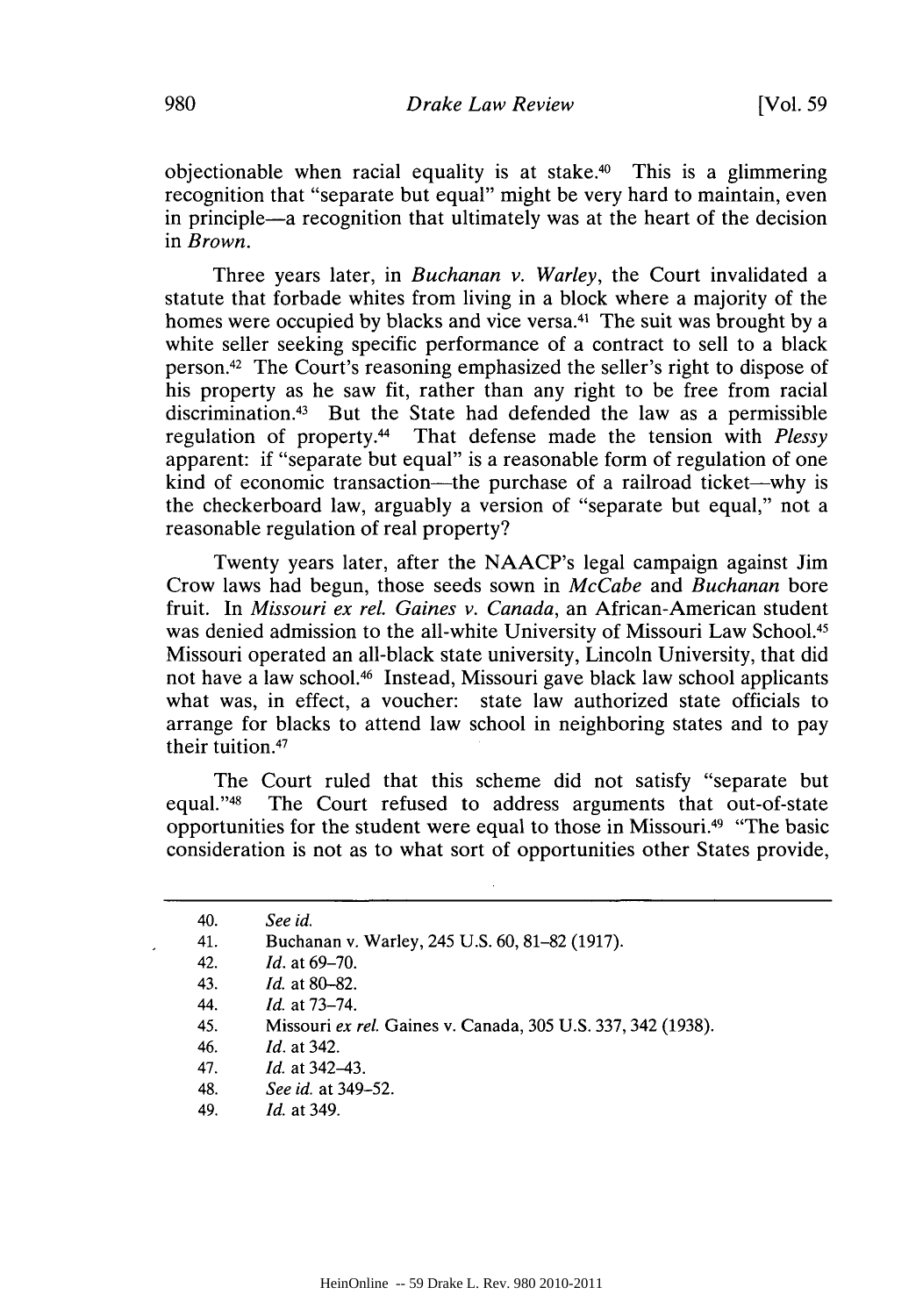or whether they are as good as those in Missouri, but as to what opportunities Missouri itself furnishes to white students and denies to [blacks] solely upon the ground of color."<sup>50</sup> Because a black resident, but not a white resident, would have to leave the state for a legal education, the Court concluded there was a denial of equal protection of the laws.<sup>51</sup> The Court also relied on *McCabe* to dismiss Missouri's argument that few African-Americans in Missouri sought a legal education (Gaines was, apparently, the only one who ever had).52

There is a logical succession from *McCabe,* decided in 1914, to *Gaines,* decided in **1938,** and from *Gaines to Brown,* decided in 1954.53 Theoretically, after *Gaines,* a state might still have been able to satisfy the Constitution by establishing a separate law school for blacks.<sup>54</sup> Given the limited number of black applicants, however, that was impractical-a circumstance *McCabe and Gaines* said was irrelevant.55 So, as a practical matter, *Gaines* left many states with no choice but to admit blacks to graduate school." Perhaps more important, **by** refusing to consider the argument that out-of-state law schools were as good as Missouri's, the Court was, in effect, holding that the provision of tangibly equal educational opportunities was not enough to satisfy "separate but equal."57 The state had to treat blacks and whites equally in some way that went beyond tangible equality.<sup>58</sup> In this way, *Gaines* suggested, symbolism mattered, not just tangible equality. That principle was ultimately mattered, not just tangible equality. incompatible with "separate but equal."

In the sixteen years after *Gaines,* the Court did not decide any more "separate but equal" cases, but it did invalidate racial discrimination in jury selection,<sup>59</sup> hold the whites-only primary unconstitutional,<sup>60</sup> and rule that

**<sup>50.</sup>** *Id. at* 349.

**<sup>51.</sup>** *See id. at* **351-52.**

**<sup>52.</sup>** *Id.* at **350-51** (citations omitted).

**<sup>53.</sup>** *See* Brown v. Bd. of Educ., 347 **U.S.** 483 (1954); *Gaines,* **305 U.S. 337;** McCabe v. Atchison, Topeka, **&** Santa Fe Ry. Co., **235 U.S. 151** (1914).

<sup>54.</sup> *See Gaines, 305* **U.S.** at 349-51 (citations omitted).

**<sup>55.</sup>** *See id.* at **350** (citations omitted) (holding a limited demand for education among African-Americans does not excuse discrimination against African-Americans); *McCabe, 235* **U.S.** at **161-62** (holding a limited demand for certain railroad accommodations among African-Americans does not excuse discrimination against African-Americans).

**<sup>56.</sup>** *See Gaines,* **305 U.S.** at **352.**

**<sup>57.</sup>** *See id.* at 349-50.

**<sup>58.</sup>** *See id.*

**<sup>59.</sup>** Akins v. Texas, **325 U.S.** 398, 403-04 (1945).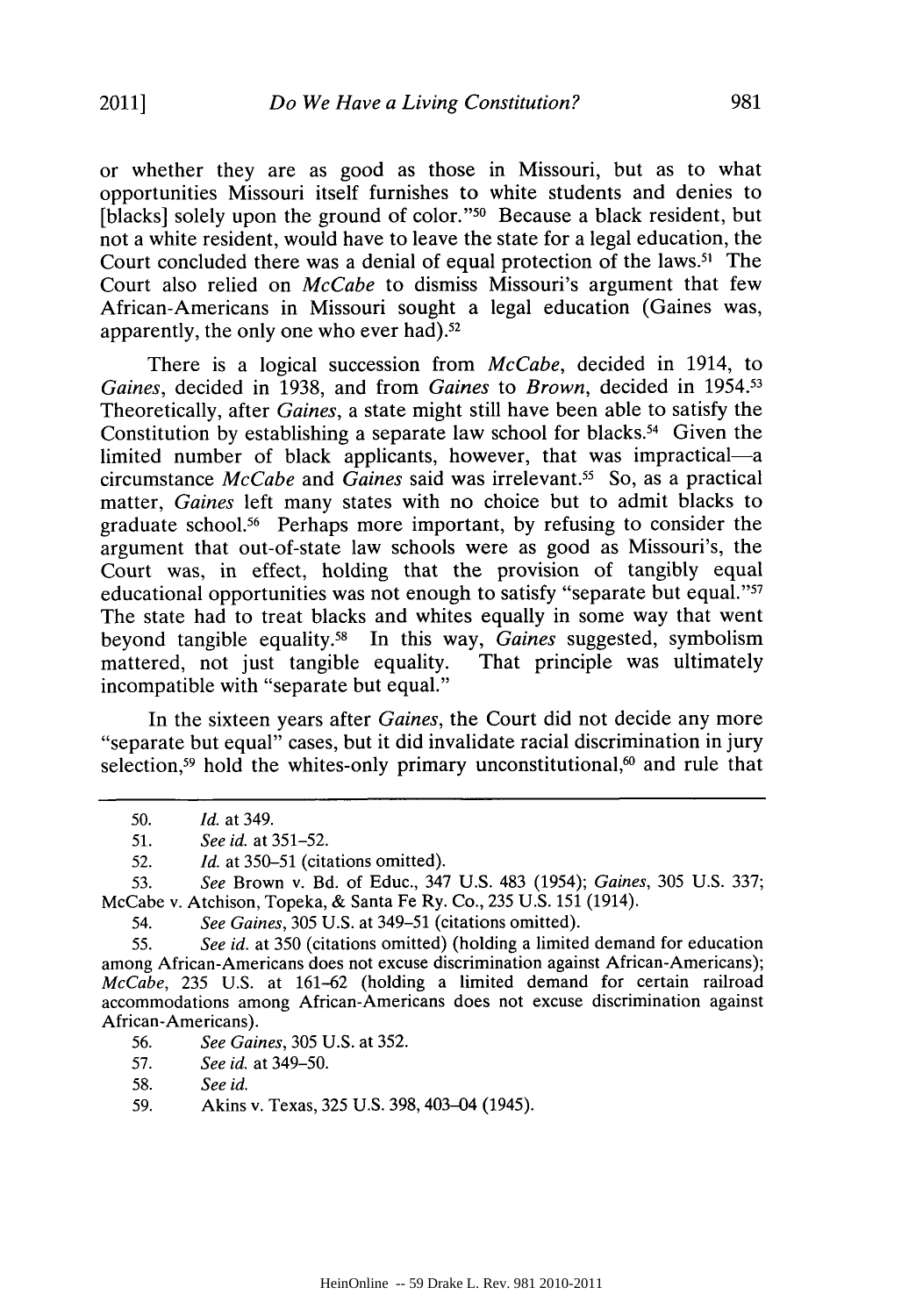segregation in interstate transportation facilities violated the Commerce  $Clause.<sub>61</sub>$ 1 In 1948, the Court in *Shelley v. Kraemer* held that the Constitution forbade the enforcement of racially restrictive covenants.<sup>62</sup> Also in 1948, in *Sipuel v. Board of Regents of the University of Oklahoma,* the Court held that Oklahoma violated the Equal Protection Clause when it excluded an African-American from the University of Oklahoma law school because she was black. $63$  The Court ruled that the case was controlled **by** *Gaines."'*

Then, two years later, the Court effectively took away whatever breathing room *Gaines* left for "separate but equal." In *Sweatt v. Painter,* the Court held a law school Texas established for African-Americans was not equal to the University of Texas Law School.<sup>65</sup> The Court identified the substantial tangible inequalities between the two schools but went out of its way to say that "those qualities which are incapable of objective measurement but which make for greatness in a law school" were "more important."<sup>66</sup> The newly established school could not possibly match the University of Texas in those respects. <sup>67</sup>

*McLaurin v. Oklahoma State Regents for Higher Education,* decided the same day as *Sweatt,* turned entirely on intangible factors.68 It held that "separate but equal" was not satisfied when an African-American was admitted to a previously all-white graduate school but was required to sit in a certain seat in the classroom, alone in the cafeteria, and at a special table in the library. $69$  The Court explained that these conditions harmed the student's "ability to study, to engage in discussions and exchange views with other students, and, in general, to learn his profession." $\frac{770}{10}$  After *Sweatt,* a state could not satisfy "separate but equal" **by** establishing a new all-black graduate school, because any such school, however tangibly equal,

**<sup>60.</sup>** Terry v. Adams, 345 **U.S.** 461, **469-70 (1953).**

**<sup>61.</sup>** Morgan v. Virginia, **328 U.S. 373, 385-86** (1946).

**<sup>62.</sup>** Shelley v. Kraemer, 334 **U.S. 1, 21-23** (1948).

**<sup>63.</sup>** Sipuel v. Bd. of Regents, **332 U.S. 631, 632-33** (1948).

*<sup>64.</sup> Id.* at **633.**

**<sup>65.</sup>** Sweatt v. Painter, **339 U.S. 629, 635-36 (1950).**

**<sup>66.</sup>** *Id.* at 634.

**<sup>67.</sup>** *See id.*

**<sup>68.</sup>** McLaurin v. Okla. State Regents, **339 U.S. 637,** 639-41 **(1950)** (noting the intangible factors "handicapped [the African-American student] in his pursuit of effective graduate instruction").

**<sup>69.</sup>** *Id.*

**<sup>70.</sup>** *Id.* at 641.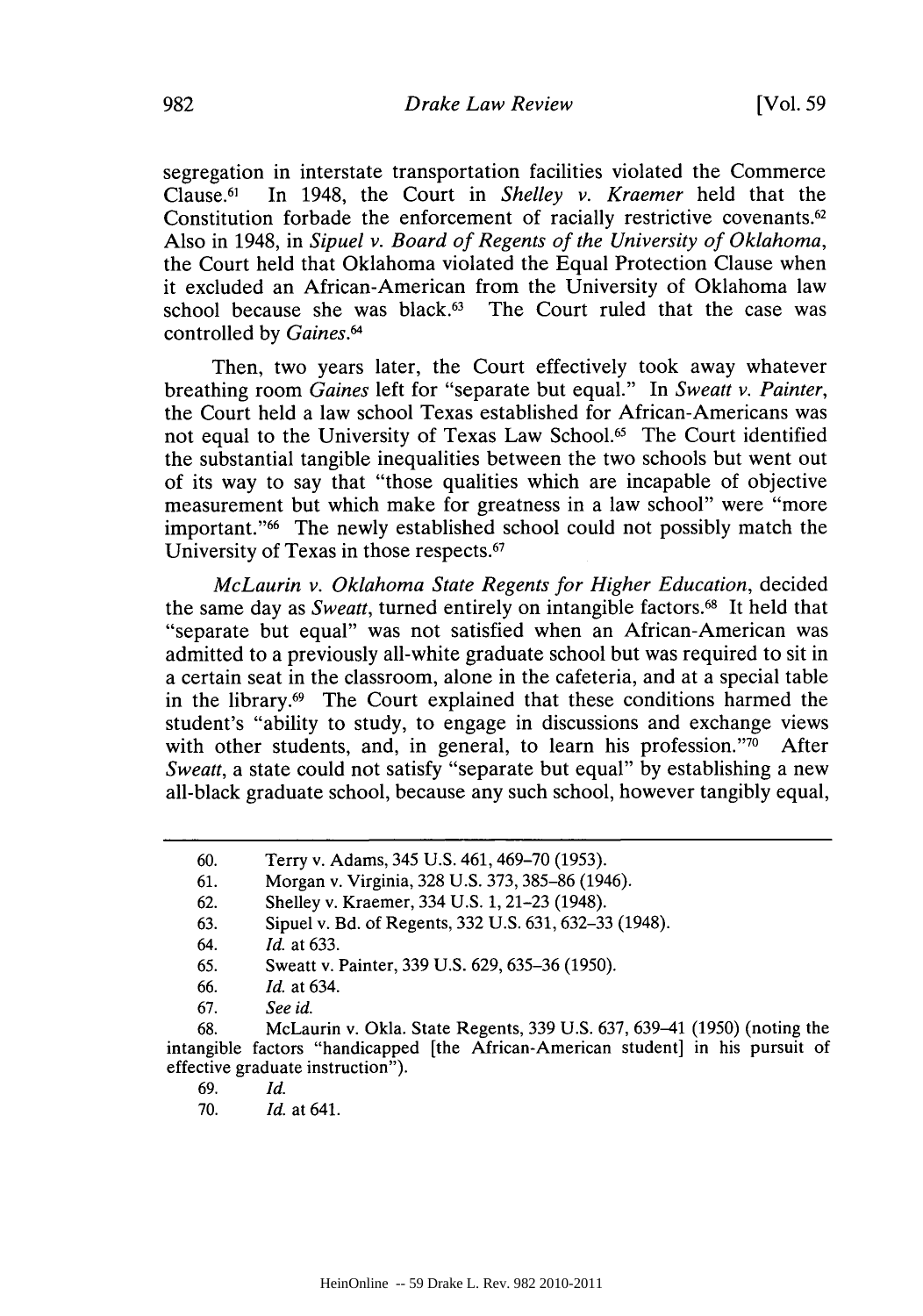could not possibly match the intangible assets the white school had.<sup>71</sup> After *McLaurin,* a state could not segregate African-Americans within the established white school.<sup>72</sup> What was left? "Given what came before, the real question is why *Brown* needed to be decided at all."73

**Of** course, *Brown* was not received as merely the formal, more or less inevitable culmination of a common law evolution. The justices themselves apparently did not think of *Brown* that way. *Brown* was much more controversial than any of the earlier decisions. There are many possible reasons for *this-Brown* involved grade schools and high schools, not postgraduate education, and the explicit rejection of separate but equal had tremendous symbolic significance. But on the question of the justification of *Brown-as* opposed to the symbolic or political effect it had on the South and the nation— $Brown$  had solid grounding in precedent.<sup>74</sup>

This is not to say that *Brown* was dictated **by** the earlier cases.75 The Court in *Brown* was, without question, shaping the law in a way that reflected its views about the immorality of racial segregation.<sup>76</sup> But that kind of shaping—treating precedents as sometimes, to some degree, malleable, but far from totally manipulable—is a part of the common law approach. At the same time, the decision in *Brown* could rely on the earlier cases to show, in effect, that the formal abandonment of the old doctrine was no revolution but just the final step in a common law development.<sup>77</sup> The Court's views about the morality of segregation were buttressed **by** the lessons of the past, which is consistent with the common law's demand for humility.<sup>78</sup> Earlier Courts, trying to apply separate but equal, kept coming to the conclusion that the particular separate facilities before them were not equal. In concluding that separate could never be equal, the Warren Court was, at most, taking one further step in a well-

**72.** *See McLaurin,* **339 U.S.** at **638-39.**

74. **STRAUSS,** *supra* note **10,** at **91.**

- **77. STRAUSS,** *supra* note **10,** at **92.**
- **78.** *Id.*

**<sup>71.</sup>** *See* Sweatt v. Painter, **339 U.S. 629, 634-36 (1950).**

**<sup>73.</sup>** Seidman, *supra* note **29,** at **708.**

**<sup>75.</sup>** *Id.* at **92.**

**<sup>76.</sup>** *See* Brown v. Bd. of Educ. 347 **U.S.** 483, 494 (1954) ("To separate [minority children] from others of similar age and qualifications solely because of their race generates a feeling of inferiority as to their status in the community that may affect their hearts and minds in a way unlikely to ever be undone."); *see also* **STRAUSS,** *supra* note **10,** at **92.**